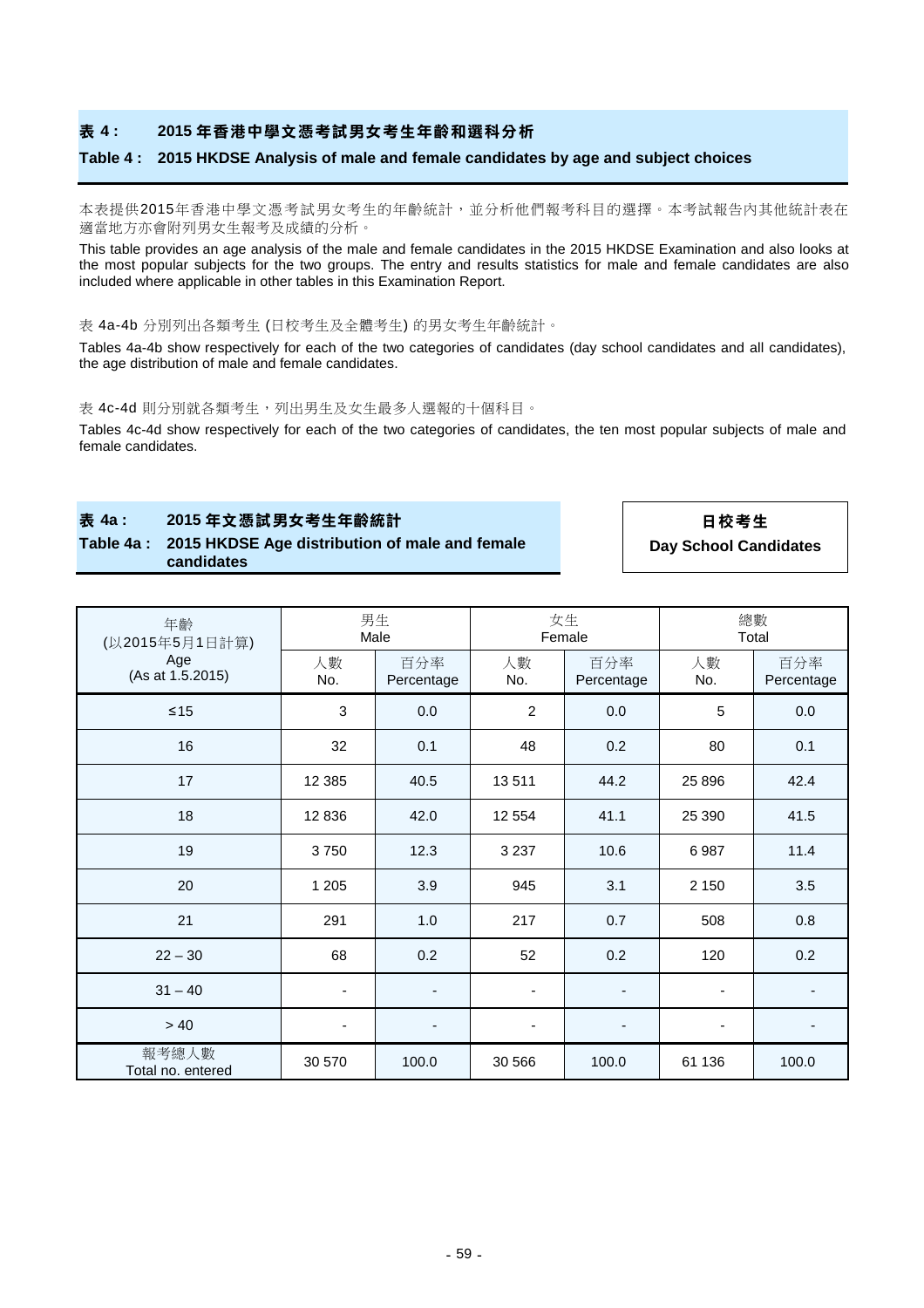# **表 4b : 2015 年文憑試男女考生年齡統計 全體考生**

### **Table 4b : 2015 HKDSE Age distribution of male and female candidates**

**All Candidates**

| 年齡<br>(以2015年5月1日計算)       | 男生<br>Male     |                   | 女生<br>Female   |                   | 總數<br>Total |                   |
|----------------------------|----------------|-------------------|----------------|-------------------|-------------|-------------------|
| Age<br>(As at 1.5.2015)    | 人數<br>No.      | 百分率<br>Percentage | 人數<br>No.      | 百分率<br>Percentage | 人數<br>No.   | 百分率<br>Percentage |
| $\leq 15$                  | $\overline{7}$ | 0.0               | $\overline{2}$ | 0.0               | 9           | 0.0               |
| 16                         | 35             | 0.1               | 53             | 0.1               | 88          | 0.1               |
| 17                         | 12 4 64        | 32.6              | 13 589         | 37.8              | 26 053      | 35.1              |
| 18                         | 14 9 27        | 39.1              | 14 240         | 39.6              | 29 167      | 39.3              |
| 19                         | 6 104          | 16.0              | 5016           | 14.0              | 11 120      | 15.0              |
| 20                         | 2 3 7 9        | 6.2               | 1764           | 4.9               | 4 1 4 3     | 5.6               |
| 21                         | 881            | 2.3               | 555            | 1.5               | 1436        | 1.9               |
| $22 - 30$                  | 1 0 7 4        | 2.8               | 563            | 1.6               | 1 6 3 7     | 2.2               |
| $31 - 40$                  | 206            | 0.5               | 101            | 0.3               | 307         | 0.4               |
| $41 - 50$                  | 69             | 0.2               | 34             | 0.1               | 103         | 0.1               |
| $51 - 60$                  | 33             | 0.1               | 30             | 0.1               | 63          | 0.1               |
| > 60                       | $\overline{4}$ | 0.0               | $\mathbf{1}$   | 0.0               | 5           | 0.0               |
| 報考總人數<br>Total no. entered | 38 183         | 100.0             | 35 948         | 100.0             | 74 131      | 100.0             |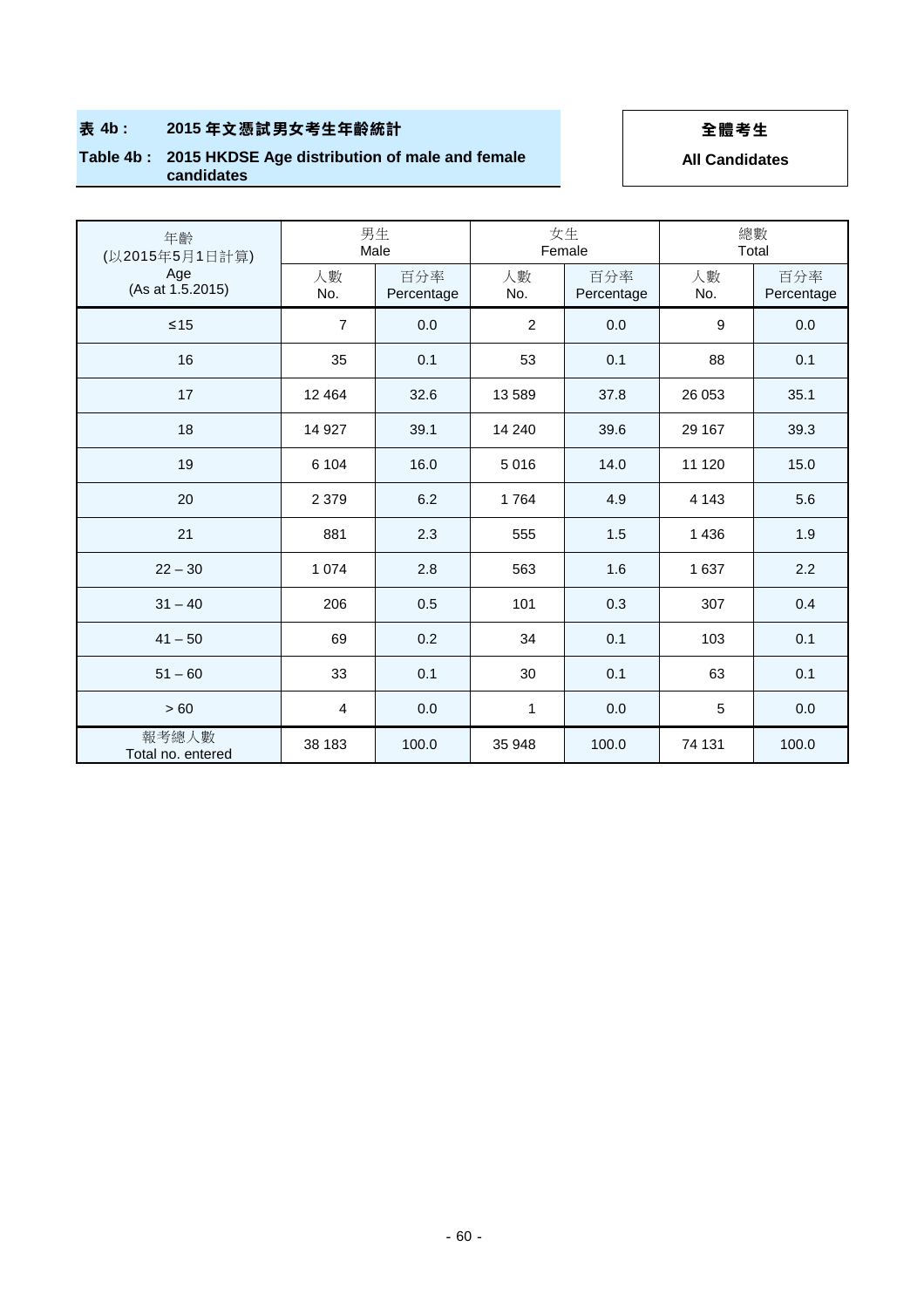# **表 4c : 2015 年文憑試男女考生最多人選報的十個科目 日校考生**

## **Table 4c : 2015 HKDSE The ten most popular subjects for male and female candidates**

**Day School Candidates**

| 男生<br>Male                                                    |                     |                                                              | 女生<br>Female                                                                     |                     |                                                              |  |
|---------------------------------------------------------------|---------------------|--------------------------------------------------------------|----------------------------------------------------------------------------------|---------------------|--------------------------------------------------------------|--|
| 報考總人數<br>Total number entered                                 | $=$                 | 30 570                                                       | 報考總人數<br>Total number entered                                                    | $\qquad \qquad =$   | 30 566                                                       |  |
| 科目<br>Subject                                                 | 報考人數<br>No. entered | 佔報考總人<br>數百分率<br>Percentage<br>of total<br>number<br>entered | 科目<br>Subject                                                                    | 報考人數<br>No. entered | 佔報考總人<br>數百分率<br>Percentage<br>of total<br>number<br>entered |  |
| 數學<br><b>Mathematics</b>                                      | 30 5 21             | 99.8                                                         | 數學<br><b>Mathematics</b>                                                         | 30 523              | 99.9                                                         |  |
| 英國語文<br>English Language                                      | 30 519              | 99.8                                                         | 英國語文<br>English Language                                                         | 30 521              | 99.9                                                         |  |
| 通識教育<br><b>Liberal Studies</b>                                | 30 514              | 99.8                                                         | 通識教育<br><b>Liberal Studies</b>                                                   | 30 518              | 99.8                                                         |  |
| 中國語文<br>Chinese Language                                      | 30 158              | 98.7                                                         | 中國語文<br>Chinese Language                                                         | 30 147              | 98.6                                                         |  |
| 物理<br>Physics                                                 | 9 0 0 0             | 29.4                                                         | 生物<br>Biology                                                                    | 9472                | 31.0                                                         |  |
| 化學<br>Chemistry                                               | 8 4 3 7             | 27.6                                                         | 經濟<br>Economics                                                                  | 8766                | 28.7                                                         |  |
| 經濟<br>Economics                                               | 7 9 0 4             | 25.9                                                         | 化學<br>Chemistry                                                                  | 6999                | 22.9                                                         |  |
| 生物<br>Biology                                                 | 6481                | 21.2                                                         | 地理<br>Geography                                                                  | 6567                | 21.5                                                         |  |
| 地理<br>Geography                                               | 4 7 1 4             | 15.4                                                         | 企業、會計與財務概論<br>(會計)<br>Business, Accounting and<br>Financial Studies (Accounting) | 5 2 1 6             | 17.1                                                         |  |
| 資訊及通訊科技<br>Information and<br><b>Communication Technology</b> | 4 6 9 3             | 15.4                                                         | 物理<br>Physics                                                                    | 3 4 3 1             | 11.2                                                         |  |